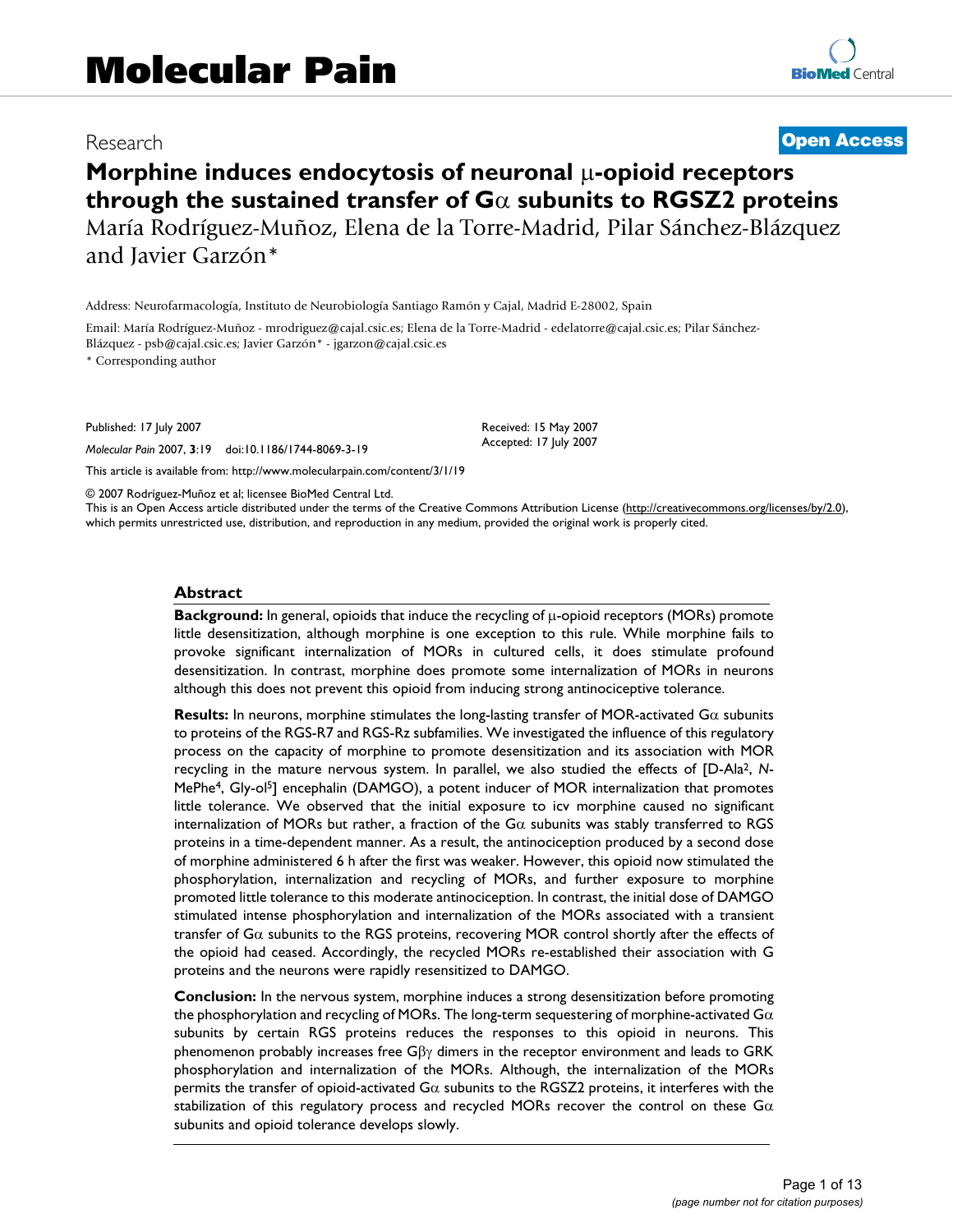# **Background**

In the nervous system, G protein-coupled Mu-opioid receptors (MORs) drive the initial steps of both the positive effects of opioids (i.e. relief of intense inflammatory pain) and their addictive effects. A desensitization to morphine that last for several days can occur within hours of administering an appropriate single dose [1] and this is accompanied by some degree of physical dependence [2]. Both single-dose tolerance and that promoted by repeated exposure to morphine seem to share some certain molecular mechanisms. Indeed, both situations can be modulated by similar pharmacological treatments [3].

The inactivation of G protein-coupled receptors (GPCRs) commences with the activation of G proteins upon agonist binding, which in turn produces the segregation of GαGTP subunits from the Gβγ dimers. The increased pool of free Gβγ dimers facilitates their binding to the G protein-coupled receptor kinases (GRK) and hence, the interaction between these kinases and the receptors. In this way, the agonist-bound receptors become a GRK substrate, leading to the phosphorylation of critical cytosolic serine/threonine residues in the receptor. This modification enables β-arrestin to bind to these residues if the agonist remains bound to the receptor [4], setting in motion an endocytic process. Recycling of these internalized receptors to the plasma membrane must occur for the response to agonists to be more rapidly recovered [5]. However, the proteolytic degradation of the endocytosed receptors in lysosomes promotes the down-regulation of the number of surface receptors and brings about a decreased response to the agonist [6].

The phosphorylation of serine 375 in the C terminus of the MOR accompanies the agonist-driven internalization process [7,8]. Although the endocytosed MORs can be sorted into lysosomes, the majority recycle rapidly to the plasma membrane through a signal-dependent process [9]. Interestingly, the efficiency of opioid agonists to stimulate MOR endocytosis differs and this is related to their capacity to promote GRK-dependent phosphorylation of cytosolic residues in the MOR [10,11]. It is believed that morphine induces a high degree of desensitization because it fails to provoke significant phosphorylation and internalization of the MORs [12]. Therefore, opioid agonists that efficiently promote MOR endocytosis would not be associated with high opioid tolerance [13].

It is evident that studies on cells have revealed some critical mechanisms that control the activity of cell surface MORs. However, there is still limited information on the molecular processes that are involved in regulating MORs in the mature nervous system. In this respect, opioid agonists such as etorphine and DAMGO have been shown through immunofluorescence techniques to produce

MOR internalization in brain, spinal cord and dorsal root ganglia neurons [14-16]. Notably, and in contrast to what is observed in cultured cells, morphine produces some membrane trafficking of the MORs in dendrites of nucleus accumbens neurons and more extensive MOR internalization in embryonic striatal neurons and ganglia neurons [17-19]. Therefore, although the essential mechanisms of MOR regulation established in cultured cells could apply to neurons, these highly specialized cells also have their own rules to control GPCR function. For example, the expression of certain RGS proteins such as members of RGSZ1, RGSZ2, RGS-R7 subfamily, and of Gαz subunits, is virtually restricted to nervous tissue, and these proteins certainly influence the regulation of neural MORs [20].

We set out here to evaluate the implication of the phosphorylation, internalization and recycling of MORs on the desensitizing capacity of morphine and DAMGO in the murine nervous system. We show that tolerance to intracerebroventricular (icv) morphine was induced by the stable transfer of part of the MOR-activated Gα subunits to RGS proteins of the R7 and Rz subfamilies [21,22], thereby increasing the pool of free Gβγ dimers in the receptor environment. Afterwards, subsequent doses or prolonged exposure to this opioid promoted the GRK phosphorylation of MORs and their internalization and recycling. In these circumstances, the effects that remain after the first dose now desensitized at a much slower rate. DAMGO evaded the first part of this process directly producing the efficient Ser375 phosphorylation and recycling of MORs, which was accompanied by low tolerance to its effects. However, repeated exposure to these opioids led to the incomplete recycling of the MORs and strong tolerance developed.

# **Results**

# *Desensitizing capacity of morphine and how it is influenced by the interval between doses*

The alleviation of intense inflammatory pain is the most positive effect of opioids and therefore, we analyzed the development of antinociceptive tolerance in the light of the changes that affect the MORs. Upon icv administration, opioids gain access to periventricular areas implicated in the control of ascending pro-nociceptive information. The analgesic test involves the application of a noxious thermal stimulus to promote a flick of the mouse tail, and the administration of analgesic drugs increases the time that elapses between these two events. Whereas, this motor response is still observed in the intercollicular decerebrated animal, stimulus of much higher intensity are needed to evoke this behavior in the spinal animal. Therefore, this response comprises a spinal reflex which is under a facilitatory drive from the brain stem and the MORs in the periaqueductal grey matter (PAG) play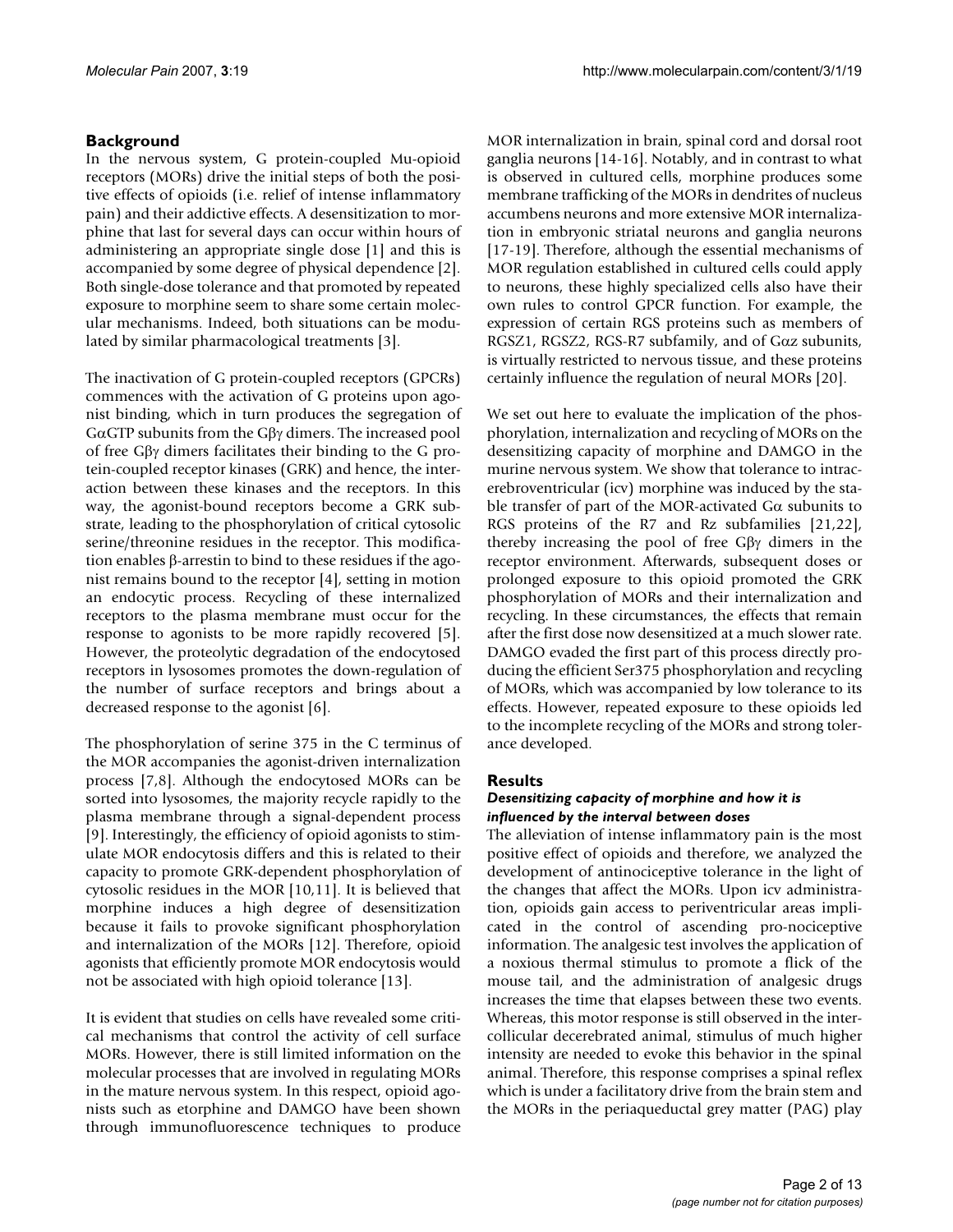an important role in the antinociceptive effects of opioids administered by the icv route [23].

The analysis of MORs in the PAG reveals a series of isoforms that are produced by the alternative splicing of the murine MOR [24], and also by *N*-glycosylation of these variants [25]. Accordingly, these MORs are generally observed at apparent masses of 50–65 kDa, 80–100 kDa and even higher. In our experimental paradigm, icv administration of 10 nmol morphine produced timedependent antinociception that peaked 30 min after opioid administration and that reached about 80% of the maximum effect measurable in this test. This analgesia had ceased 3 h after the administration of the opioid (Fig. 1). During the time-course of the initial dose of morphine and beyond, the surface levels of MORs remained practically unchanged and the serine 375 displayed moderate phosphorylation. Accordingly, no substantial internalization of MORs was produced and only a small signal could be immunoprecipitated from the supernatant (Fig. 1).

The induction of single-dose tolerance is a time-dependent phenomenon that develops after the first exposure of the animals to the opioids and it can be impaired by inhibitors of protein synthesis [26]. Thus, we determined the interval between morphine administrations required to detect this tolerance. When the initial dose of 10 nmol morphine was repeated 3 h after the first dose, the analgesic effect was comparable to that of the first [27]. However, at intervals of 6 h or 24 h the analgesia produced by morphine was much weaker (Fig. 2). The antinociceptive potency of the initial dose of morphine was recovered after 4 to 5 days [28]. Interestingly, this time frame is that required to recover the analgesic effects from the action of β-funaltrexamine, an irreversible antagonist of MORs [29]. These observations suggest that new synthesis of MORs is required to overcome the tolerance that follows an acute dose of morphine.

# *Phosphorylation and internalization of MORs stimulated by two consecutive administrations of morphine*

When a second dose of morphine was icv-injected 6 h after the first, antinociceptive tolerance was accompanied by a reduction in the amount of MORs in the membrane coupled to an increase in the proportion of intracellular receptors. Moreover, whilst the first dose of morphine caused moderate serine375 phosphorylation of MORs, this second dose promoted notable phosphorylation of the receptors that could be detected both at the surface as well as in the internalized MORs (Fig. 2). The Ser-phosphorylated MORs could be detected in the plasma membrane even 24 h after of administration of this second dose of morphine. Therefore, the repeated administration of morphine promoted both phosphorylation and internalization of MORs, and now the decrease of surface



Regulation of neural MORs by icv administration of an analgesic dose of morphine **Figure 1 Regulation of neural MORs by icv administration of an analgesic dose of morphine**. Insert: The mice were icv-injected with 10 nmol morphine and antinociception was determined by the warm water (52<sup>°</sup>C) tail-flick test at various time intervals post-injection. Antinociception was expressed as a percentage of the maximum possible effect after setting a cut-off time of 10 seconds. The values shown are the mean ± SEM from groups of 10–15 mice. Effect of morphine treatment on internalization and phosphorylation of the C terminal Ser375 of MOR. The PAG synaptosomes (P2) and supernatant (S3) were obtained at various intervals post-morphine administration. For each time point studied the PAG structures from 6 to 8 mice were pooled. To reduce the risk of interference with signals from proteins other than the MORs, the study of these receptors and their Ser375 phosphorylation was performed by immunoprecipitation after releasing the associated proteins by SDS solubilization (denaturing conditions, see Methods). In order to detect additional protein bands, the areas inside the rectangles were overexposed. The densitometric immunosignals associated with the 55–65 kDa band (average optical density of the pixels within the object area/mm2; Quantity One Software, BioRad) were normalized to those obtained probing the anti-MOR IgGs hc (heavy chain) with the appropriate secondary antibody. These IgGs were detached from the immunoprecipitated MORs and processed in parallel gels/blots (see Methods). Each bar is the mean ± SEM of three assays performed on PAG samples obtained from independent groups of mice. The data are expressed relative to the levels observed for the control group (attributed an arbitrary value of 1). **Example the control group (at the control group (at the control group (attributed an arbitrary value of the control group (attributed an arbitrary value of the control group (attributed an arbitrary value of 1). The cont**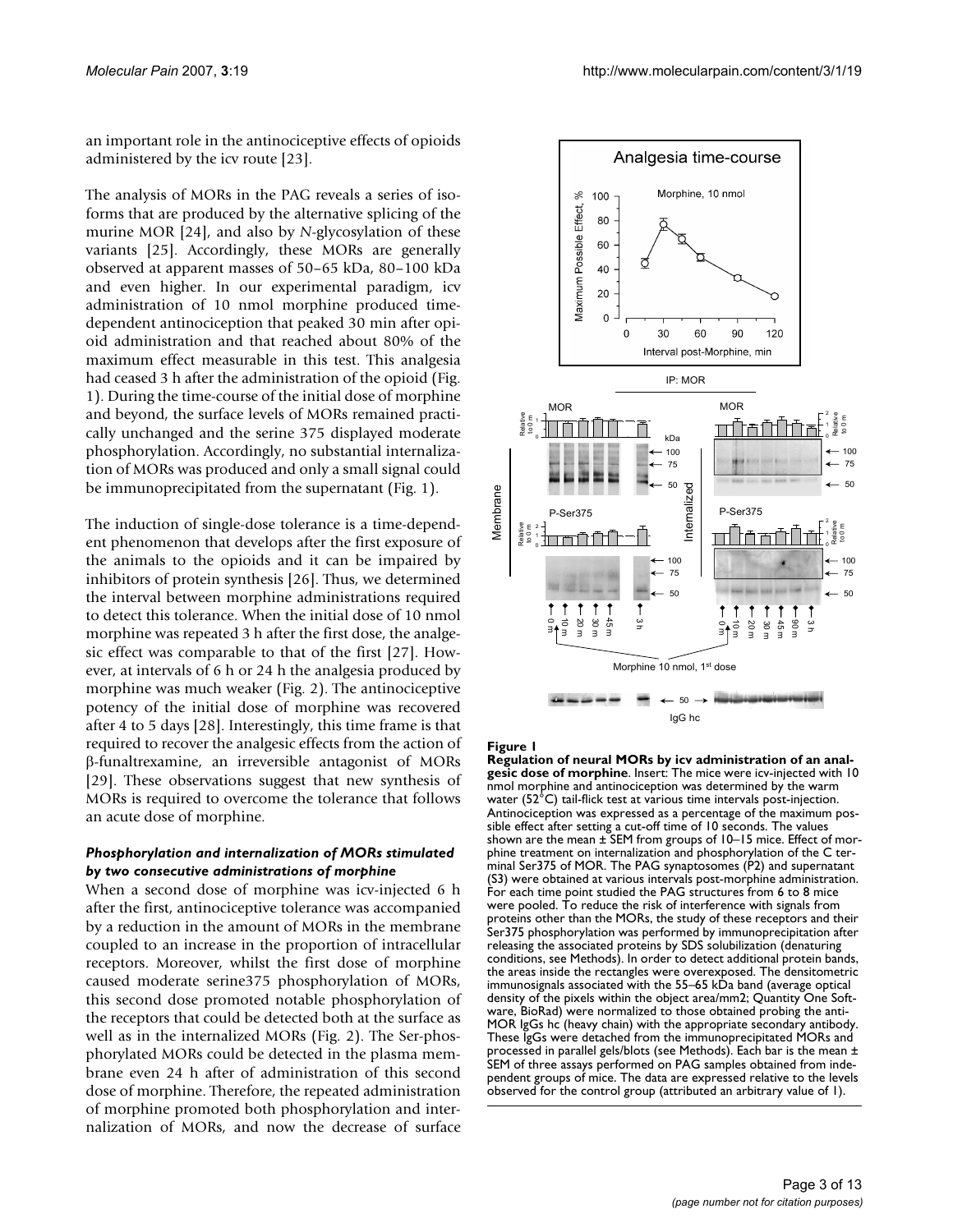

#### **Figure 2**

**Single-dose tolerance induced by morphine: influence of the interval between doses**. Insert: *Left panel*, the mice were icv-injected with 10 nmol morphine and after the analgesic effect had ceased, desensitization was evaluated by icv-injection of a second and identical dose of this opioid at different time intervals. *Right panel*, the animals received several icv-injections of 10 nmol morphine spaced 6 h, 24 h, 48 h and 72 h from the first, and antinociception was determined in the tail-flick test at its peak effect 30 min after each injection. Values shown are the mean ± SEM from groups of 8–12 mice. \*Statistically significant with respect to the control (First dose) group; ANOVA, Student-Newman-Keuls test (SigmaStat, SPSS Science Software, Erkrath, Germany). Significance was set at *P* < 0.05. The internalization and Ser375 phosphorylation of the MORs was studied after administration of a second dose of 10 nmol morphine 6 h Example the first. For further details see Fig. 1 and Reriston of a section of the fig. 1 and Results. The fig. 1 and Reriston of the final set of the final set of the final set of the analgesic effect had ceased, desensi

MORs correlated with an increase in the internalized receptors. After this second dose of the opioid, further doses morphine spaced at intervals of 24 h produced comparable peak analgesic effects. Thus, after promoting a high tolerance then morphine is able to support the recycling of the MORs, and then tolerance to this abated effect develops at a slow rate. However, the recycling of MORs receptors seems to be only partial, and reductions in the intervals between consecutive doses could augment antinociceptive desensitization.

### *DAMGO promotes Ser375 phosphorylation and internalization of MORs in mature neurons*

The maximal effect of an icv dose of 200 pmol DAMGO was similar to that with 10 nmol morphine, producing about 80% of the MPE. However, the analgesic potency of a second dose of DAMGO was maintained when injected 6 h after the first. Only when this interval increased to 24 h was a moderate decrease in the effects of this dose observed (Fig. 3). In contrast to morphine, the initial dose of DAMGO stimulated strong Ser375 phosphorylation and internalization of MORs in PAG neurons. However, an important part of the internalized receptor recycled to the plasma membrane within 3 h of the administration of DAMGO when its analgesic effects had ceased (Fig. 3). While the internalized MORs were no associated with Gαi2 or Gβ1/2 subunits, they did co-precipitate with βarrestin2 and C-Raf. This observation suggests that the internalized MORs regulate β-arrestin2-dependent pathways in these neurons [4]. Thus, our results are in agreement with those describing some internalization of MORs in the adult rodent brain as a consequence of systemic administration of acute doses of etorphine (DAMGO) and the failure of an acute morphine administration to provoke a detectable loss of these receptors [14]. Moreover, our observations in PAG neurons are comparable with those with DAMGO in HEK 293 cells expressing MORs. In this model DAMGO produces the robust Ser375 phosphorylation and internalization of MORs [7,8], and its removal facilitated the recycling of MORs to the plasma membrane and the recovery of the sensitivity to the agonist.

### *Desensitization of MORs after repeated administrations of morphine and DAMGO*

The differences observed in the capacity of opioids to produce desensitization have been attributed to their intrinsic efficacy. This idea assumes that DAMGO activates only a fraction of the MORs required for morphine to produce comparable analgesic effects, thereby promoting much lower tolerance. However, DAMGO could also stimulate antinociceptive tolerance by reducing the number of plasma membrane MORs. To test this possibility we analyzed the capacity of DAMGO and morphine to produce tolerance when a more demanding administration proto-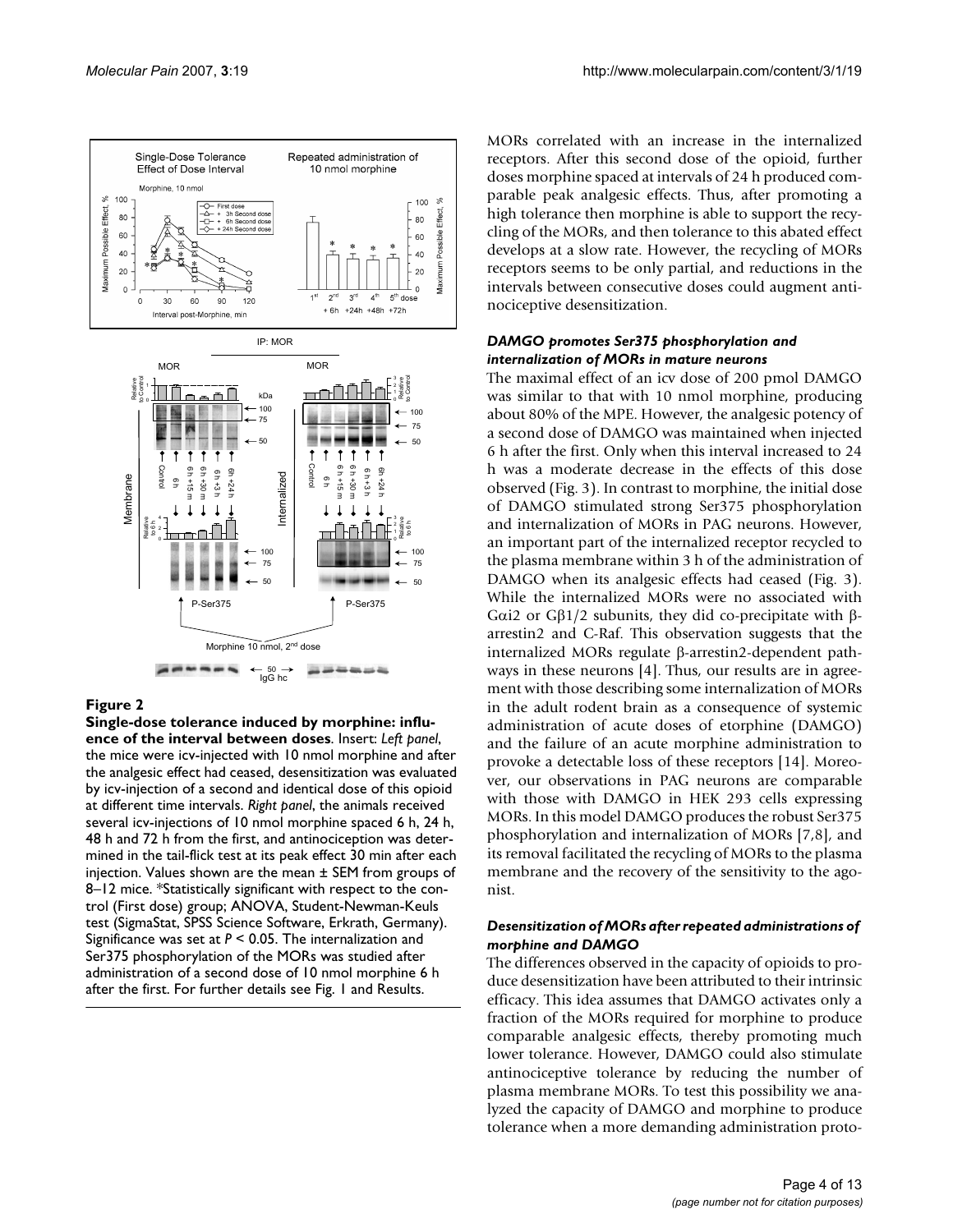

#### **Figure 3**

**Regulation of neural MOR phosphorylation and internalization by DAMGO**. Insert: The mice were icv-injected with 200 pmol DAMGO and antinociception was determined by the warm water (52°C) tail-flick test at various time intervals post-injection. The desensitization produced by the priming dose of DAMGO was evaluated injecting a second and identical dose of this opioid at various intervals after the first dose. \*Statistically significant with respect to the control (First dose) group; ANOVA, Student-Newman-Keuls test (SigmaStat, SPSS Science Software, Erkrath, Germany). Significance was set at *P* < 0.05. Details as in Figs. 1 & 2. The phosphorylation and internalization of MORs was also evaluated after administering the first dose of DAMGO. The internalized MORs co-precipitated β-arrestin-2 (β-ARR2) and C-Raf but not Gαi2 or Gβ1/2 proteins. For further details see Fig. 1 and Results.

col was used. Morphine and related opioids provoke a profound desensitization of their analgesic effects when three consecutive doses are icv-injected into mice at 3 h intervals [27]. Unfortunately, this protocol also produced desensitization to the analgesic effects of DAMGO, and the second and third consecutive doses increased the loss of surface receptors, thereby producing desensitization to the analgesic response to this opioid (Fig. 4). Indeed, the successive administrations of morphine also slowly diminished the density of cell surface MORs (not shown). The decrease in surface MORs correlated with an increase in the internalized MORs. While the MORs recycle rapidly, a proportion of the internalized MORs undergoes endocytic sorting to lysosomes and thus, proteolytic degradation [8,9]. The subcellular fractionation of PAG synaptosomes revealed that 30 min after the initial icvinjection of DAMGO, the internalized MORs were detected in the early endosome and the recycling endosome fractions. However, after four consecutive doses administered at 3 h intervals, the internalized receptors accumulated and could be also detected in the late endosome/lysosome fraction for their destruction (Fig. 4).

The MORs in the spinal cord play an important role in development of tolerance induced by systemically administered opioids. Thus, we analyzed these receptors during the development of tolerance to morphine administered subcutaneously by implantation of oily morphine pellets. The morphine released from this suspension reaches levels of 10–13 nmol per mL of serum and of about 10 nmol per g of wet brain between 3 h and 12 h [30]. In the hour that followed the implantation of the morphine suspension, the mice exhibited an analgesic response that reached the test cut-off time of 10 s. Subsequently, the mice developed rapid tolerance to this effect which was almost absent 12 h later (Fig. 5). The continuous administration of morphine increased both Ser375-phosphorylation and loss of surface MORs in the dorsal horn of the spinal cord. These changes were rapidly observed after the chronic morphine treatment commenced and persisted over the following 2 days. The reductions were more intense for the MORs that corresponded to protein bands of 75 and 100 kDa. It has been reported that these MOR species are rapidly degraded by the proteosome in HEK 293 cells [31] and our observations suggest a similar situation in spinal neurons. Therefore, the continuous presence of morphine in the receptor environment rapidly shifted the system from the uncoupling of the MORs from the regulated G $\alpha$  subunits to the phase where GRKs gain access to MORs and promote Ser375 phosphorylation, resulting in the internalization of these receptors. This situation would be comparable to the internalization of MORs observed in the presence of elevated concentrations of morphine in dissociated primary cultures of rat embry-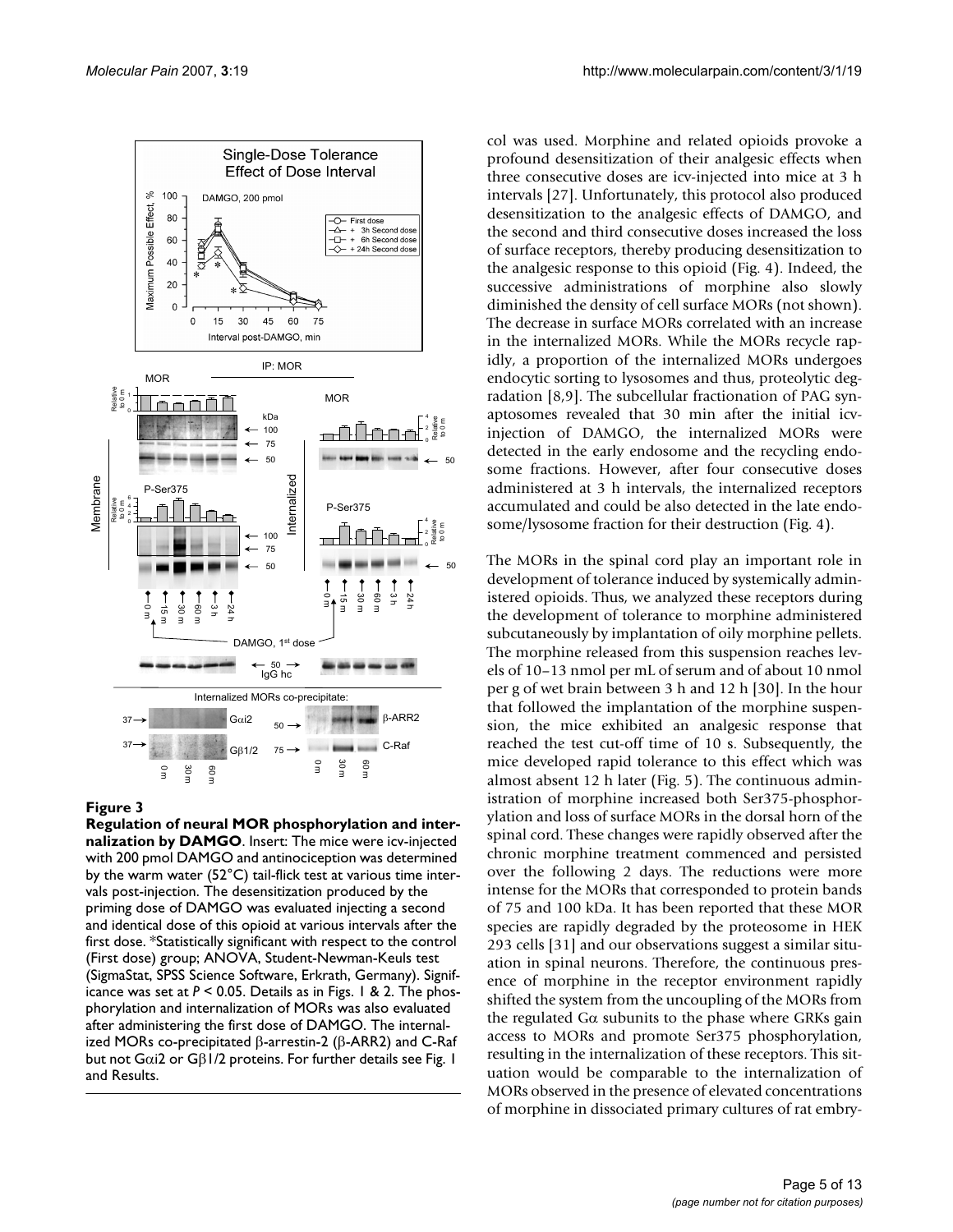

**The repeated administration of DAMGO promotes incomplete recycling of internalized MORs**. Insert: Groups of mice were icv-injected with three successive doses of 10 nmol morphine or 200 pmol DAMGO spaced 3 h apart, plus a fourth dose given 24 h after the first. Antinociception was determined by the warm water ( $52^{\circ}$ C) tail-flick test at various time intervals post-injection. Details as in the Figs. 1 & 2. The mice were killed 3 h after the first, the second or the third dose of DAMGO and the MORs were immunoprecipitated under denaturing conditions from the P2 (membrane) and S3 (internalized) preparations. Mice that had received four doses of DAMGO were killed 30 min later and the PAG S3 fraction was subjected to subcellular fractionation and the presence of MOR was determined. Subcellular markers: EEA1 (early endosome antigen 1; BD 610456), Rab4 (BD 610888), Rab5 (BD 610281), Rab 11 (BD 610656), Lamp-1 (lysosomal-associated membrane protein 1; BD 611043).For further details see Methods.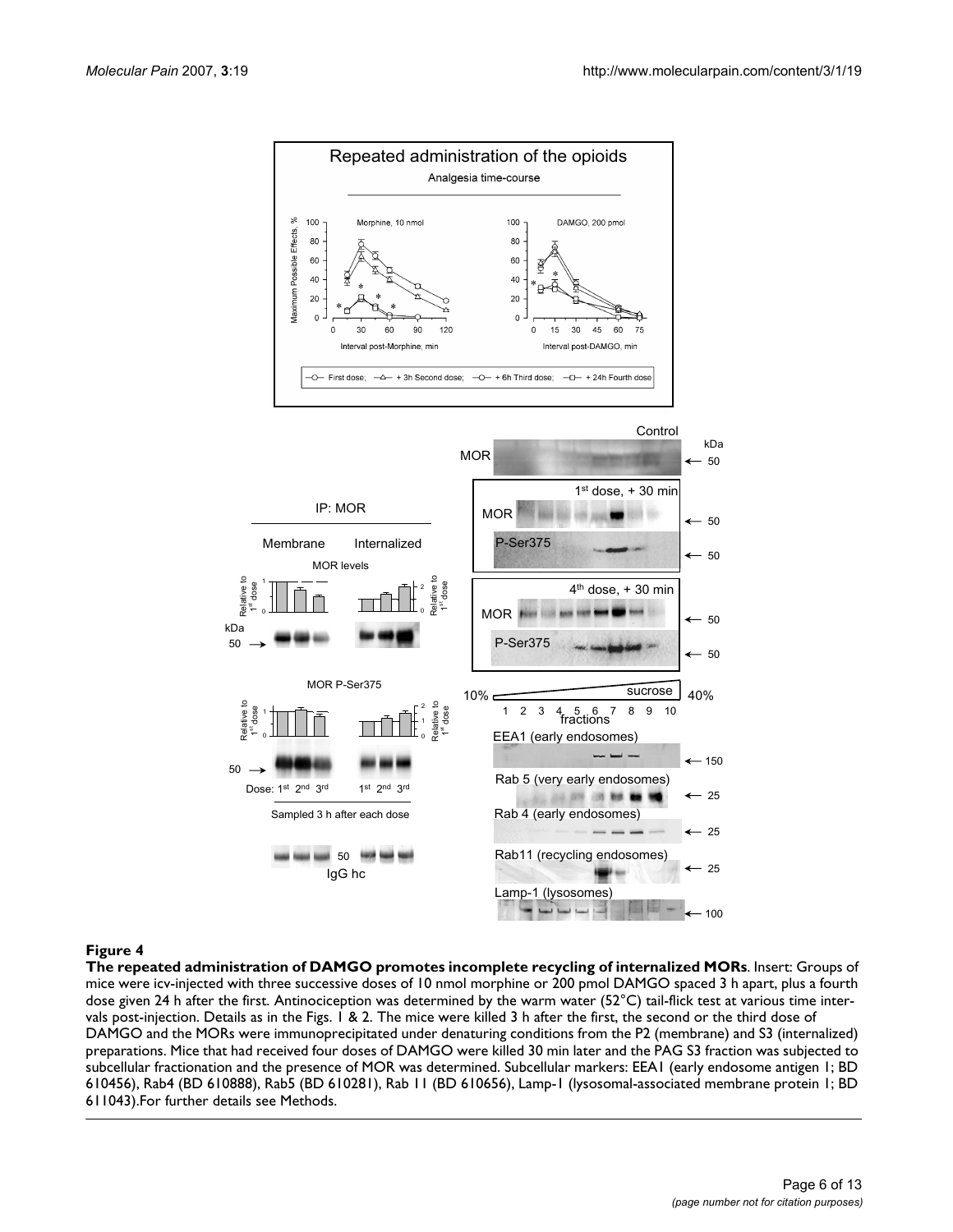







### Figure 5

**Development of tolerance to sustained morphine treatment: changes in phosphorylation and surface presence of spinal MORs**. Insert: Animals were subcutaneously implanted with an oily morphine suspension (time zero). Subsequently, the development of tolerance was monitored at various intervals post-opioid administration by measuring the analgesia produced by the release of the opioid. Groups of 10 mice were sacrificed at different intervals and the dorsal horns of the cervical-dorsal spinal cords were removed. To analyze the phosphorylation and presence of MORs in the plasma membrane, the immunoprecipitation was performed under denaturing conditions. For every postopioid interval analyzed, densitometric signals associated with 55–65, 70–75, and 90–100 kDa were pooled and normalized to those obtained probing the anti-MOR IgGs (heavy chain). The assay was repeated twice and the results were comparable. Further details as in Fig. 1.

onic striatal neurons [18] or mouse dorsal root ganglia neurons [19].

# *The coupling of plasma membrane MORs to G proteins reduces tolerance to opioid effects*

The initial dose of morphine promoted moderate phosphorylation of Ser375 and little or no internalization of the MORs. However, it did alter the association of plasma membrane MORs with G $\alpha$  subunits ([21], present work). Notably, the co-precipitation of these receptors with Gαi2 subunits was greatly diminished and only partially recovered 24 h later. Thus, the morphine-activated Gα subunits seem to have been permanently transferred to other compartment. Here, the RGS9 and RGSZ2 play a relevant role (Fig. 6) [21,22]. This reduction of MOR-regulated transduction brought about a substantial decrease in the antinociceptive activity of the subsequent doses of the opioid. Notably, after 6 h the subsequent administration of morphine promoted both phosphorylation and internalization of MORs. A good correlation was now observed between the decreases in surface MORs and the corresponding increase in the internalized pool, as well as with changes in their association with Gαi2 subunits (Figs. 6 &7). In these circumstances, the MORs in the membrane activated the G $\alpha$  subunits that remained after the first dose of morphine but recovered their control after the effects of morphine had ceased. During the time-course of the effects of DAMGO, the G $\alpha$  subunits underwent a transient transfer to RGSZ2 proteins and later, the recycled MORs in the plasma membrane recovered control over these G proteins and the response to DAMGO was resensitized (Figs. 3 &6). The results indicate that endocytosis and recycling of MORs diminished the permanent transfer (sequestering) of  $G\alpha$  subunits to RGS proteins, in this way reducing the tolerance to the effects of subsequent administrations of the opioids [11-13,32]. This was observed for DAMGO (Fig. 3) and for a second dose of morphine, which now promoted low tolerance to the effects of additional doses (Fig. 2).

# **Discussion**

The interaction of morphine with neural MORs is the initial step, both in the development of tolerance to this opioid and towards physical dependence. By analyzing MORs during the time-course of opioid antinociception, new aspects of the mechanisms that control these Greceptors in nervous tissue were revealed. The initial exposure to DAMGO or morphine brought about changes at the MOR level that compared satisfactorily with those described in cultured cells. In both systems, DAMGO produces robust Ser375 phosphorylation and internalization of the MORs whereas in contrast, morphine only weakly induces these processes. In addition, following the removal of DAMGO the MORs recycle back to the cell membrane resensitizing the response to the opioid. However, on removal of morphine the cells remain desensitized and exhibit cross-tolerance to DAMGO. Therefore, while DAMGO produces low tolerance to the effects of subsequent opioid administration, morphine yields a high tolerance. Nevertheless, in mature neurons and in contrast to what might be expected if the MORs were to resensitize on withdrawal of the agonists, a second dose of DAMGO had a weaker analgesic effect after an interval of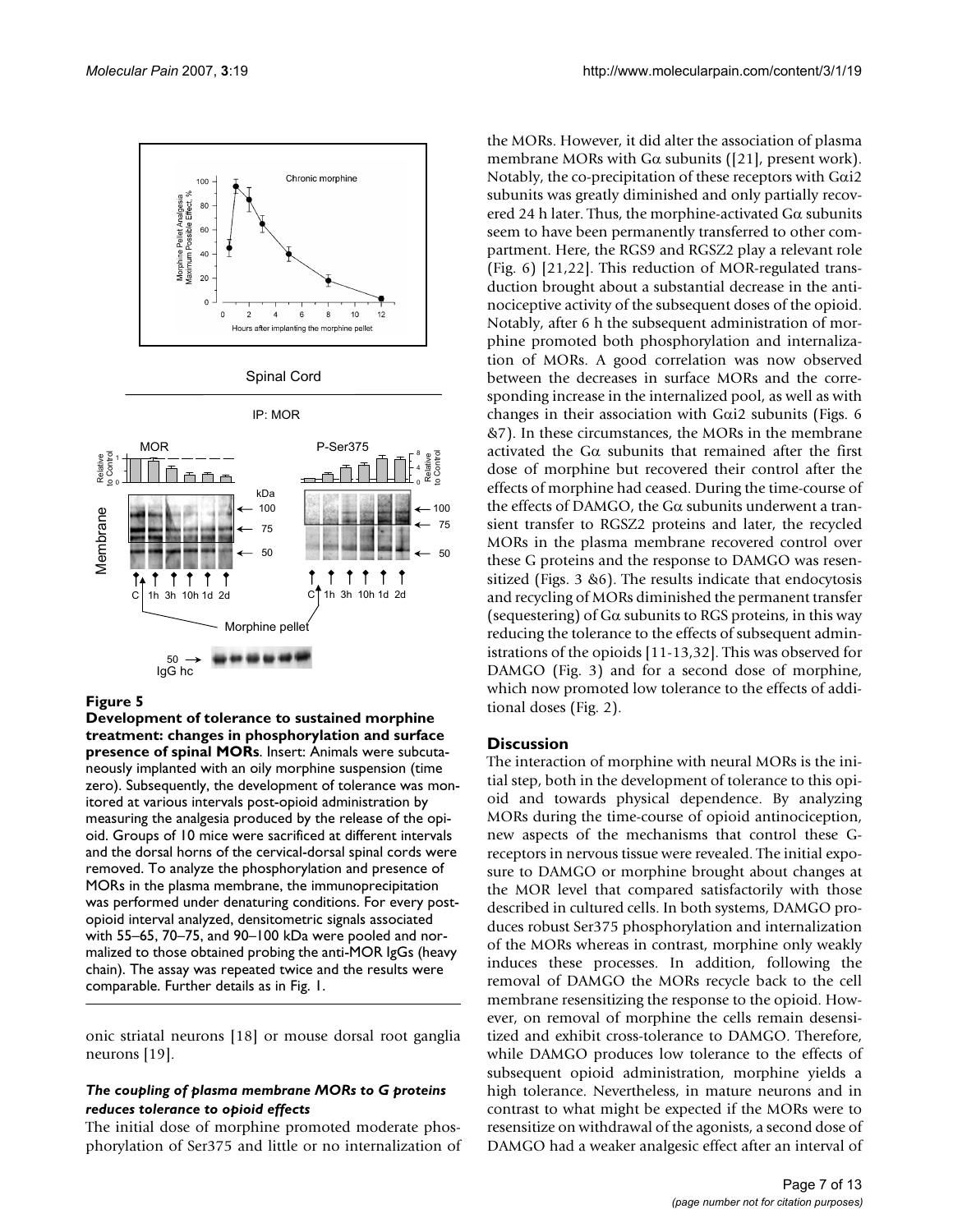

Morphine 10 nmol, 2<sup>nd</sup> dose

#### **Figure 6**

**Opioid-induced transfer of G**α **subunits to RGSZ2 and RGS9 proteins**. Groups of 6 to 8 mice, icv-injected with 10 nmol morphine or 100 pmol DAMGO, were sacrificed at different intervals post-opioid administration. Their PAG P2 fractions were then obtained and solubilized under nondenaturing conditions. The MOR, RGSZ2 and RGS9 proteins were immunoprecipitated with specific antibodies from different aliquots of the same solubilized material. The presence of Gαi2 subunits was then analyzed in Western blots in which equal loading was verified by probing anti-MOR or anti-RGSZ2 IgGs in parallel blots using the same immunoprecipitated material. The data corresponding to the co-precipitation of MORs or RGSZ2 with Gαi2 subunits were then normalized and are shown as the mean ± SEM from three determinations (two for RGS9 and Gαi2) performed in dif-



#### Figure 7

**The coupling of plasma membrane MORs to G proteins reduces tolerance to opioids**. The mice were icvinjected with one or two doses of 10 nmol morphine spaced 6 h apart, or they received a single icv dose of 200 pmol DAMGO. Groups of mice that had received the same opioid treatment were sacrificed at various intervals post-opioid administration. The control mice received icv saline instead of the opioid treatment. The PAG synaptosomes (P2) and supernatant (S3) were obtained and the variations in the surface and internalized MORs (representative data in Figs 1-3), and in the association of surface MORs with  $G\alpha$  i2 subunits, was analyzed (see data in Fig. 6). The densitometric signals corresponding to MORs and the associated  $Gai2$  subunits that were observed in PAG from control mice injected with saline alone were attributed an arbitrary value of 1. The MOR and G $\alpha$ i2 values corresponding to mice killed at the post-opioid intervals studied were then normalized to the levels observed for the controls. After normalization of the data, the levels of surface MORs observed at the different post-opioid intervals were correlated with the co-precipitation with  $Gai2$  subunits, as well as with the levels of internalized MORs. Regression lines, regression coefficients and their confidence intervals of 95% are shown (Sigmaplot v10/ Sigmastat v 3.5). The data were pooled from two independent assays.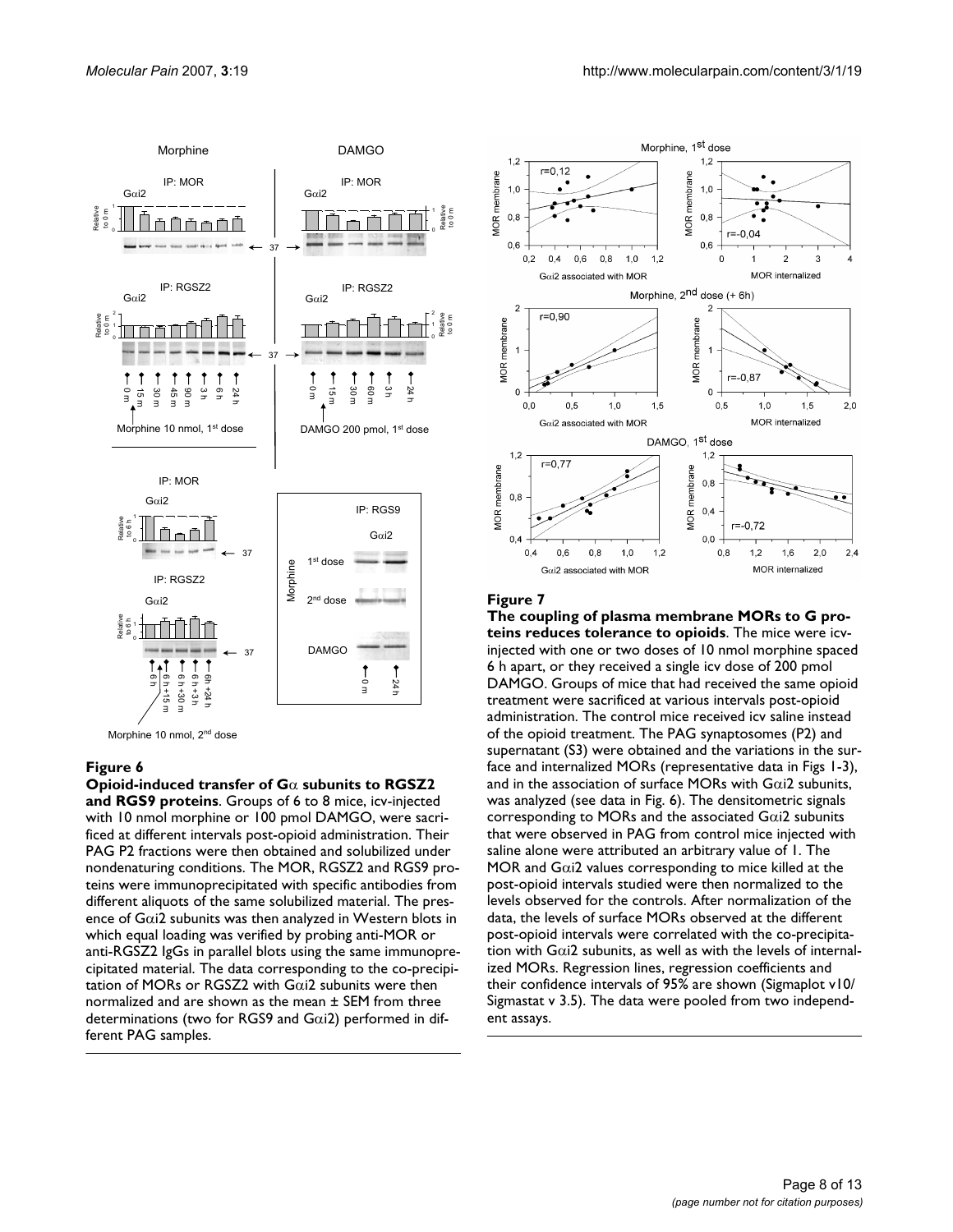24 h. This time-dependent desensitization of MORs was more evident when the effect of the second dose of morphine was studied, decreasing rapidly until the interval between doses reached about 6 h. Longer intervals did not increase desensitization and the analgesic activity of morphine is progressively restored after 3 or 4 days [28]. These observations coincide with the notion that DAMGO and morphine produce low and high tolerance respectively. However, the delayed tolerance to an acute dose of opioid that operates in nervous tissue is known as single-dose tolerance [1], and this phenomenon is probably related to the permanent transfer of  $Ga$  subunits to a subset of signaling proteins specific to this tissue.

There is convincing evidence that relates the ability of DAMGO to promote the Ser375 phosphorylation, internalization and recycling of MORs with its weak desensitizing capacity. Accordingly, when morphine promotes Serphosphorylation and internalization of MORs in cells [8,11,32], weak MOR desensitization develops [8,13]. In our experimental paradigm, the second dose of 10 nmol morphine spaced 6 h from the first promoted about one third of the analgesic effects of the first dose, coupled with intense phosphorylation and recycling of the MORs. The reduced antinociceptive effects of this second dose of morphine were relatively well reproduced by subsequent administrations of this same dose of morphine but spaced 24 h apart (present work; [33]). Thus, resensitization of MORs in neurons also requires the recovery of active receptors in the cell membrane. This can be achieved by de novo synthesis, although MOR turnover in the brain takes several days [28,29]. Alternatively, and much more rapidly resensitization may occur through the dephosphorylation and recycling of the internalized MORs to the plasma membrane. While the first situation would correspond to the recovery from the first morphine dose, the second applies to the recovery from DAMGO administration or from a second dose of morphine given at least 6 h after the first. Therefore, the use of agonists such as DAMGO could be associated with a reasonable risk of producing tolerance given that the MORs belong to the class of GPCRs that are rapidly dephosphorylated and recycled after internalization, [12,34]. Nevertheless, a fraction of these internalized receptors are sorted to lysosomes and undergo proteolytic degradation [9]. Thus, the repeated administration of DAMGO or morphine could finally desensitize MORs, as observed after administering three consecutives doses of these opioids. It could be argued that agonists that attain their response by activating only a small fraction of MORs would be preferred for the control of severe pain. However, it must be born in mind when used in demanding protocols, these agonists deplete the surface MORs before the novo synthesis can restore the system, which also leads to inescapable desensitization ([2,35,36], present study). Interestingly, even in

the demanding protocol used here, the effects that remain after the third dose of morphine or DAMGO were fairly well reproduced by a fourth dose given 18 h later. Obviously, it is difficult to extrapolate this observation to what it is required to effectively drive opioid consumption. However, the biological effects that these opioids conserve after their repeated administration could control physical dependence and therefore, be responsible for the craving behavior.

Morphine is a representative of a particular class of opioid agonists that are useful as analgesics but that are associated with the risk of producing strong tolerance. The limited capacity of morphine to stimulate both Ser375 phosphorylation and MOR internalization could be due to its high off rate from the activated MOR. Thus, morphine will not remain bound to the receptors for long, thereby reducing the probability of GRK phosphorylation and/or the subsequent binding of β-arrestin to the agonist-activated MOR to initiate internalization. The MORs expressed in HEK 293 cells elude internalization upon exposure to morphine, even if the opioid is incubated for long periods of time at high concentrations [32]. The receptors remain at the cell surface and since G protein coupling is essential to increase their affinity towards agonists but not to antagonists, then phosphorylation and uncoupling from G proteins probably desensitizes MORs [8]. In contrast, the MORs present in embryonic cultured neurons were internalized upon incubation with morphine [18]. While an acute dose of morphine produces desensitization without the loss of surface receptors ([14], present study), the administration of subsequent doses or continuous administration promotes the phosphorylation and internalization of MORs. Therefore, these observations again indicate that different processes regulate MOR activity in mature neurons.

One of such process transfers the control of opioid-activated Gα subunits from the MOR to certain RGS proteins. The internalization of the MORs provokes the return of most of these  $Ga$  subunits to re-constitute the G proteins and resensitize the response to the agonist when they again come under the control of the recycled receptors. However, long-lasting transfer (sequestering) of MORactivated  $G\alpha$  subunits occurs when the effects of morphine reach a certain level [21]. This phenomenon is mediated by proteins of the RGS-R7/Rz subfamilies, among which RGS9 and RGSZ2 are particularly relevant [22,33]. This more persistent interaction seems to be facilitated by post-translational modifications of these RGS proteins, permitting them to bind to the activated  $Ga$  subunits but precluding their GAP activity on them. Among such modifications, the phosphorylation of serine residues in the RGS domain of RGS-R7 proteins and the ensuing binding to 14-3-3 proteins appear to be highly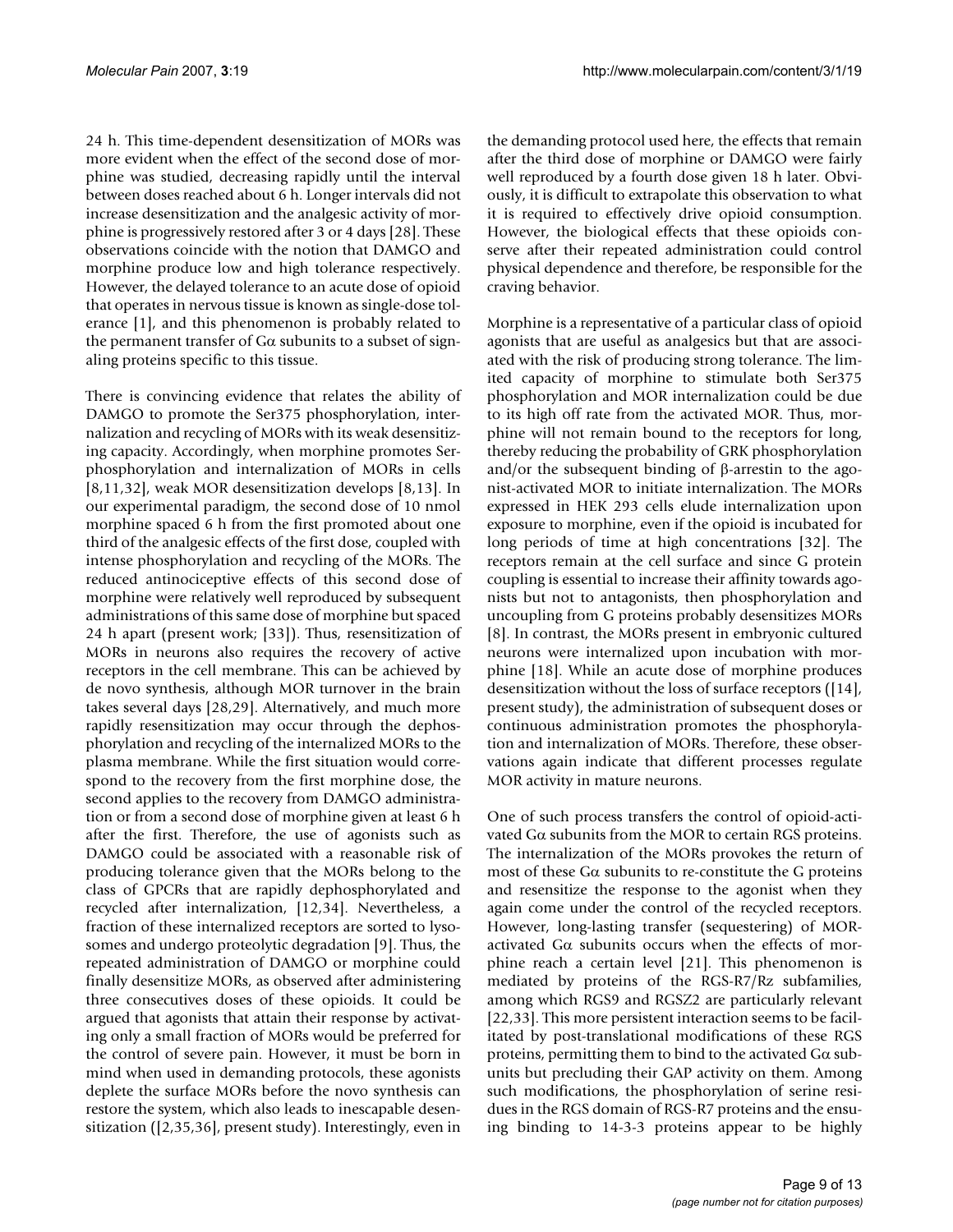relevant [21], as does the sumoylation of specific sequences in the RGS of RGS-Rz proteins [22]. The consolidation of this transfer is time-dependent and is probably mediated by the action of certain kinases. Interestingly, PKC has been implicated in MOR desensitization to morphine, but little in the effects of DAMGO [37]. Moreover, the antagonists of NMDA receptors reduce the development of tolerance to morphine antinociception but have little effect on that promoted by DAMGO [38]. Thus, the sequestering of morphine-activated  $Ga$  subunits at RGS proteins could involve the activation of glutamate NMDA receptors, probably via PKC [39]. Further efforts will focus on characterizing these mechanisms responsible for the more resolute transfer of morphine-activated Gα subunits to the RGS proteins.

As consequence of impeding the return of  $GaGDP$  subunits would be the accumulation of free Gβγ dimers in the environment of the MOR and the improved access of GRKs. Thus, another dose of morphine will promote GRK phosphorylation of the activated MORs. The internalization of MORs produces a reduction in agonist signaling and thus, this RGS-mediated mechanism would exert only a minor effect. Hence, to diminish the signaling of agonists that promote little or no internalization of MORs (e.g. morphine), neural cells would sequester Gα subunits. In this way, the impact of agonist signaling would be reduced and the GRK phosphorylation of MORs would also increase. The influence of such events depends not only on the effect promoted by morphine but also on the interval elapsed after the initial administration of the opioid [21]. This characteristic could explain why delayed tolerance is only observed when a second dose of morphine is injected within a certain time interval. It could also account for the limited desensitization observed for DAMGO when a second dose was administered 24 h after the first, and no before. At this late interval, moderate sequestering of  $Ga$  subunits by RGSZ2 proteins could be consolidated and might provoke the reduction in the antinociceptive response to DAMGO. Mice with reduced levels of RGS9 proteins display both an increase in the analgesic effects of morphine and a poorer single-dose tolerance. Therefore, neural MORs can be regulated at the  $G\alpha$ subunit level, as well as through the associated RGS proteins. Hence, opioid resensitization not only requires MOR internalization but also that the recycled receptors recover control of the G proteins. This knowledge can be complemented with the possibility of delaying the development of tolerance, or even rescuing the system, by influencing regulatory mechanisms that only operate in mature neurons and in which a subset of signaling proteins participates.

# **Conclusion**

This study shows that neural cells have developed specific mechanisms to control GPCR function when the agonists are poor inducers of receptor internalization. Thus, tolerance to morphine in mature neurons develops through a two step process. Firstly, MORs become depleted of Gα subunits and they develop strong antinociceptive tolerance. Subsequently, additional doses of this agonist provoke the phosphorylation and recycling of the MORs, with the consequence that the effects that remain after the first dose now desensitized at a much slower rate. Agonists such as DAMGO that only activate a small fraction of MORs to attain high levels of analgesia could be the rational choice to control of severe pain. However, it must be born in mind that when they are used in demanding protocols, these agonists deplete the surface MORs before the novo synthesis can replenish the system, leading inevitably to desensitization. These findings may be valuable when considering therapies in which rotation of opioids are considered.

# **Methods**

### *Preparation of membranes from neural cells and subcellular fractionation*

In these studies, male albino CD-1 mice weighing 22–25 g were used (Charles River, Barcelona, Spain). PAG synaptosomal membranes were obtained from groups of 6 to 10 mice that were sacrificed by decapitation at various intervals after receiving an icv-injection of DAMGO or morphine. The PAGs were collected and homogenized in 10 volumes of 25 mM Tris-HCl (pH 7.4), 1 mM EGTA and 0.32 M sucrose supplemented with a phosphatase inhibitor mixture (Sigma # P2850), H89 (Sigma, B1427) and a protease inhibitor cocktail (Sigma, P8340), that contained 4-(2-aminoethyl)-benzenesulfonyl fluoride (AEBSF), pepstatin A, transepoxysuccinyl-L-leucylamido(4-guanidino)butane (E-64), bebstatin, leupeptin and aprotinin. The homogenate was centrifuged at 1000 *g* for 10 min to remove the nuclear fraction, pellet 1 (P1). The supernatant (S1) was centrifuged at 20000 *g* for 20 min to obtain the crude synaptosomal pellet (P2). The pellet (P2) was resuspended in buffer and centrifuged at 20000 *g* for an additional 20 min, and the final pellet was diluted in Tris buffer supplemented with a mixture of protease inhibitors (0.2 mM phenilmethylsulphonyl fluoride, 2 µg/mL leupeptin and 0.5 µg/mL aprotinin) before aliquoting and freezing. The supernatant (S2) was centrifuged at 105,000 *g* for 1 h to obtain the crude microsomal pellet (P3) (Beckman XL-70 ultracentrifuge, rotor Type 70 ti). The S3 supernatant was concentrated in Amicon Ultra-4 centrifugal filter devices (nominal molecular weigh limit NMWL of 10,000 #UFC8 01024, Millipore Iberica S.A., Madrid, Spain), and it was then loaded on a 10–40% continuous sucrose gradient and centrifuged at 225,000 *g* for 18 h [[40] and references therein]. Ten 4 mL fractions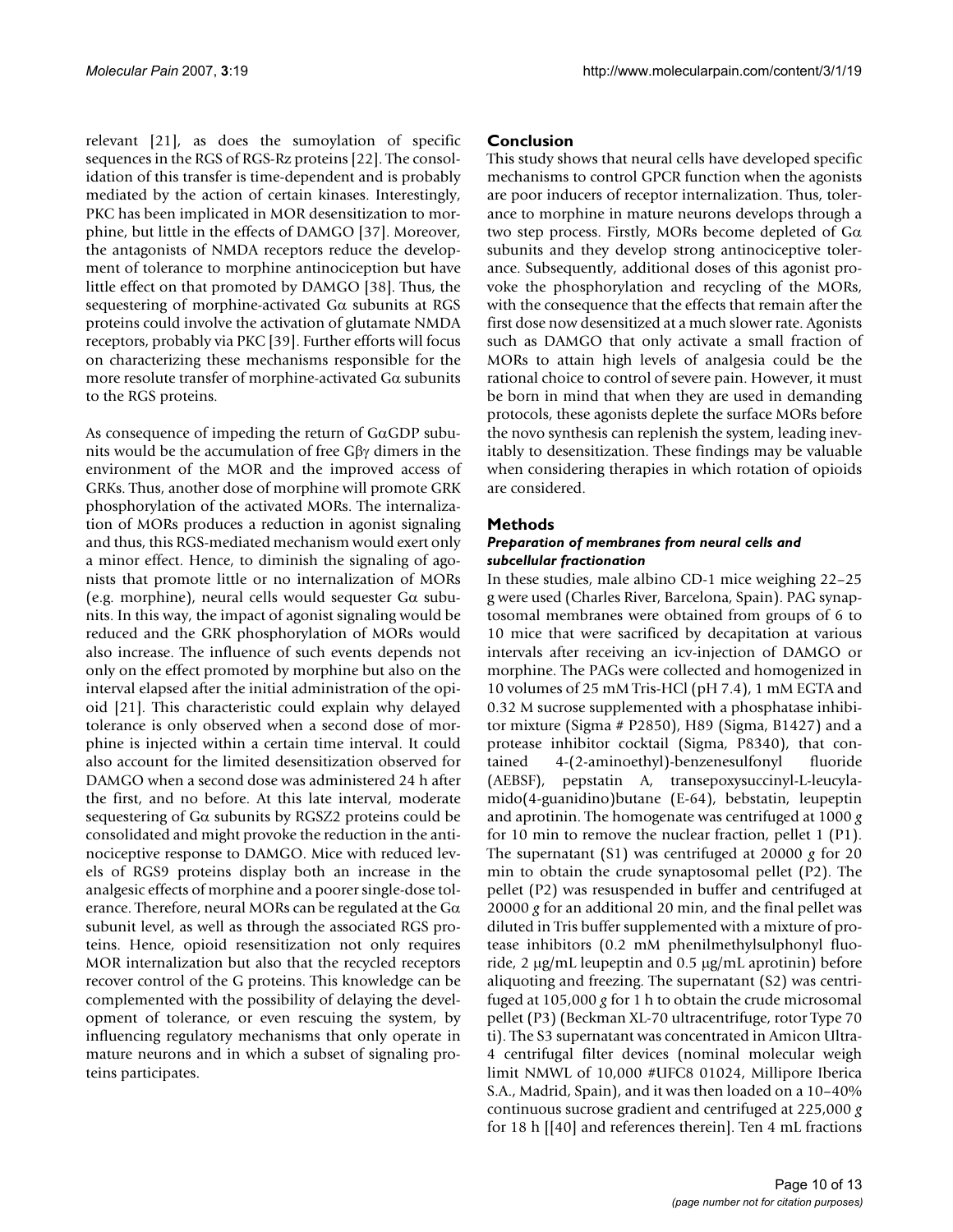were collected, the proteins concentrated, and the MORs immunoprecipitated and analyzed by Western blotting.

### *Immunoprecipitation of MORs and the co-precipitation of signaling proteins*

To evaluate the presence of MORs in the plasma membrane and in intracellular structures the existing protein interactions were disrupted under denaturing conditions prior to performing immunoprecipitation. Thus, the PAG synaptosomal membranes (P2) and supernatants (S3) were heated in 40 mM Tris-HCl, 1% SDS buffer for 10 min at 100°C in the presence of 2-mercaptoethanol. This mixture was then cooled to room temperature and the SDS concentration reduced 7-fold by adding octylthioglucoside to a final concentration of 20 mM, and the immunoprecipitation of MOR was then performed with biotinylated IgGs (Pierce #21217 & 21339) as described below.

The co-precipitation of signaling proteins with the MORs, RGSZ2 and RGS9 proteins was performed under nondenaturing conditions. PAG preparations were sonicated (2 cycles of 5 s each in 400 µL of buffer containing 50 mM Tris-HCl (pH 7.5), 50 mM NaCl, 1% Nonidet P-40, and 50 µL protease and phosphatase inhibitors and H89). The supernatant was cleared by incubating with 20 µL of streptavidin-agarose (Sigma S1638) pre-equilibrated for 1 h at 4°C, which was recovered by centrifugation at 3000 *g* for 5 min. The Nonidet P-40 solubilized proteins were incubated overnight at  $4^{\circ}$ C with about 3 µg of affinity purified biotinylated IgGs directed against the target protein. The immunocomplexes were recovered with streptavidin agarose and the agarose pellets obtained by centrifugation were washed three times, pelleted and resuspended in Nonidet P-40 buffer. The resuspended immunocomplexes were transferred to centrifugal filter devices (5 µm, Amicon Microcon UFC40SV, Millipore) and the Nonidet P-40 buffer was separated from the IgGagarose complexes by mild centrifugation. This washing step was repeated twice before the agarose-immunocomplexes retained in the filter membrane were heated in Tris-HCl pH 7,5, 1% SDS buffer at 100°C to separate the IgGagarose from the target proteins. The immunoprecipitated proteins were then recovered by centrifugation and concentrated in centrifugal filter devices (10,000 kDa nominal molecular weight limit, Amicon Microcon YM-10 #42407, Millipore), solubilized in 2 × Laemmli buffer and resolved by SDS-PAGE. The detached anti MOR IgGs retained in the filter membrane were used to normalize the MOR-related signals. This procedure yielded enough protein to load four to six gel lanes. The proteins were transferred to 0.2 µm polyvinylidene difluoride membranes (PVDF; Amersham Biosciences, Spain) and probed with the selected antibodies in DecaProbe chambers (PR 150, Hoefer-AmershamBiosciences, Barcelona, Spain).

The procedures used to prepare the PAG enriched synaptosomes, supernatant and the pull-down experiments have been described in detail elsewhere [21,22].

# *Detection of signaling proteins*

Western blots were probed with a series of antibodies raised against signaling proteins. The blots were probed with affinity purified IgGs: antibodies directed against peptide sequences in the murine MOR1 (diluted 1:1000): NT (DSSAGPGNISDCSDP, residues 2–16 of the extracellular N-terminal [25]), 2EL (TKYRQGSID, 208–216 of the second external loop [25]), anti Gαi2 (1:1000, [25]); antiβ-arrestin2 (1:1000, Calbiochem 178600); anti-C-Raf (1:2000, BD Transduction labs., 610151). Rabbit polyclonal IgGs against phospho-µ-opioid receptor (Ser375) (1:1000, Cell Signaling, 3451) were used to analyze the phosphorylation state of the MORs. All the antibodies were diluted in TBS + 0.05% Tween 20 (TTBS) and incubated with the PVDF membranes for 24 h at 6°C. The primary antibodies were detected with the corresponding secondary antibodies conjugated to horseradish peroxidase diluted 1:10000 in TTBS. Antibody binding was visualized with the ECL+plus Western Blotting Detection System (RPN2132, Amersham Biosciences) and the chemiluminescence was recorded with a ChemiImager IS-5500 (Alpha Innotech, San Leandro, California) equipped with a Peltier cooled CCD camera that provided a real time readout of 30 frames per second (-35°C; high signal-to-noise ratio; dynamic range up of 3.4 OD). Densitometry was performed using Quantity One Software (BioRad) and expressed as the mean  $\pm$  S.E. of the integrated volume (average optical density of the pixels within the object area/mm2). For each treatment, the assays were typically performed twice or three times on samples obtained from independent groups of mice and the results were comparable. For assays in which the immunoprecipitated protein was modified by the opioid treatment, equal loading was verified and where necessary the signal adjusted using that obtained when detecting the heavy chain of the IgGs used to precipitate the target protein. The IgGs present in the immunoprecipitated samples were detached from the target proteins and processed in parallel gels/blots [21].

### *Animals, intracerebroventricular injection and evaluation of antinociception*

Male albino CD-1 mice weighing 22–25 g were housed and handled in accordance with the European Community guidelines for the Care and Use of Laboratory Animals (Council Directive 86/609/EEC). Animals were lightly anaesthetized with ether, and the opioids were injected into the lateral ventricle in a volume of  $4 \mu L$ , as described previously [41]. The response of the animals to nociceptive stimuli was determined by the warm water (52°C) tail-flick test. Latencies in seconds were deter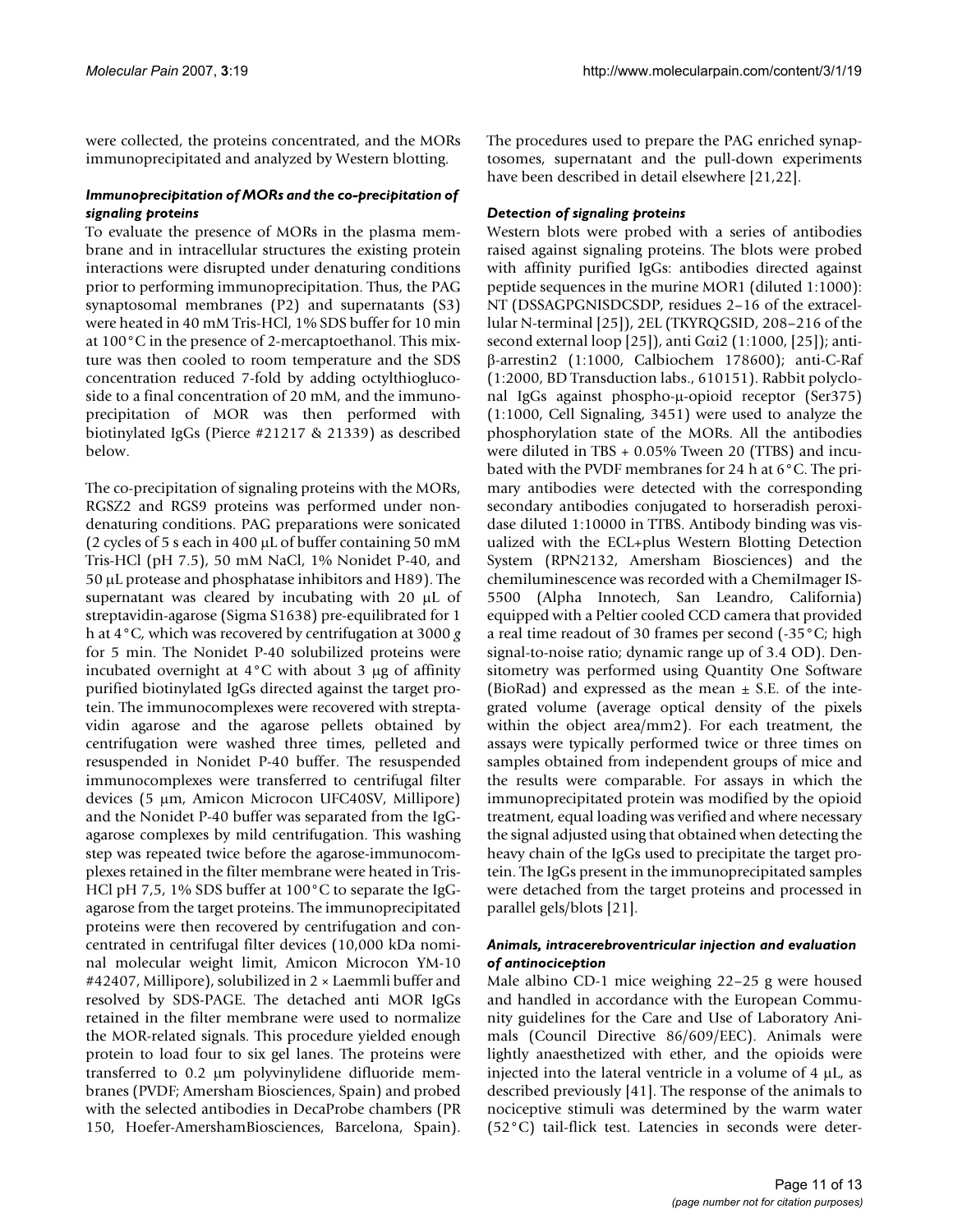mined both before treatment (basal latency) and also after the administration of the substance under study (test latency). Baseline latencies ranged from 1.5 to 2.2 seconds and a cut-off time of 10 seconds was allotted to minimize the risk of tissue damage. Antinociception was expressed as the percentage of the maximum possible effect (MPE = 100 × [test latency-baseline latency]/[cut-off time-baseline latency]).

# *Induction and assessment of tolerance upon continuous morphine treatment*

Groups of 15–20 mice were subcutaneously (sc) implanted with 10 ml/kg body weight of a suspension containing 50% saline (0.9% NaCl in distilled water), 42.5% mineral oil (Sigma #400-5), 7.5% mannide monooleate (Sigma #M-8546), and 0.1 g/ml morphine base. The oily pellet offers an animal model of opioid tolerance-dependence that reproduces the rapid rise of morphine in serum and brain described for hard pellets [30]. Development of tolerance was monitored by measuring the analgesic response promoted by the release of the opioid.

# **Abbreviations**

MOR :  $\mu$ -opioid receptor.

DAMGO : [D-Ala<sup>2</sup>, N-MePhe<sup>4</sup>, Gly-ol<sup>5</sup>] encephalin.

PAG : periaqueductal grey matter.

RGS : regulator of G-signaling protein.

# **Competing interests**

The author(s) declare that they have no competing interests.

# **Authors' contributions**

MRM and ETM performed the molecular studies, and contributed to the analysis and interpretation of the data. PSB designed and performed the behavioral studies. JG conceived the study, participated in its design, and assisted with the data analysis and interpretation. JG and PSB wrote and revised the manuscript. All authors have read and approved the final manuscript.

# **Acknowledgements**

This work was supported by the Spanish *Ministerio de Educación y Ciencia*  (SAF2005-01772) and *Ministerio de Sanidad y Consumo, Plan Nacional sobre Drogas 2005*. Elena de la Torre-Madrid is a predoctoral fellow from *Ministerio de Educación y Ciencia* (FPI).

### **References**

- 1. Kornetsky C, Bain G: **[Morphine: single-dose tolerance.](http://www.ncbi.nlm.nih.gov/entrez/query.fcgi?cmd=Retrieve&db=PubMed&dopt=Abstract&list_uids=5698838)** *Science* 1968, **162:**1011-1012.
- 2. Bilsky EJ, Bernstein RN, Wang Z, Sadee W, Porreca F: **[Effects of](http://www.ncbi.nlm.nih.gov/entrez/query.fcgi?cmd=Retrieve&db=PubMed&dopt=Abstract&list_uids=8613958) naloxone and D-Phe-Cys-Tyr-D-Trp-Arg-Thr-Pen-Thr-NH2 [and the protein kinase inhibitors H7 and H8 on acute mor-](http://www.ncbi.nlm.nih.gov/entrez/query.fcgi?cmd=Retrieve&db=PubMed&dopt=Abstract&list_uids=8613958)**

**[phine dependence and antinociceptive tolerance in mice.](http://www.ncbi.nlm.nih.gov/entrez/query.fcgi?cmd=Retrieve&db=PubMed&dopt=Abstract&list_uids=8613958)** *J Pharmacol Exp Ther* 1996, **277:**484-490.

- 3. Fairbanks CA, Wilcox GL: **[Acute tolerance to spinally adminis](http://www.ncbi.nlm.nih.gov/entrez/query.fcgi?cmd=Retrieve&db=PubMed&dopt=Abstract&list_uids=9316854)[tered morphine compares mechanistically with chronically](http://www.ncbi.nlm.nih.gov/entrez/query.fcgi?cmd=Retrieve&db=PubMed&dopt=Abstract&list_uids=9316854) [induced morphine tolerance.](http://www.ncbi.nlm.nih.gov/entrez/query.fcgi?cmd=Retrieve&db=PubMed&dopt=Abstract&list_uids=9316854)** *J Pharmacol Exp Ther* 1997, **282:**1408-1417.
- 4. Lefkowitz RJ, Shenoy SK: **[Transduction of receptor signals by](http://www.ncbi.nlm.nih.gov/entrez/query.fcgi?cmd=Retrieve&db=PubMed&dopt=Abstract&list_uids=15845844) [beta-arrestins.](http://www.ncbi.nlm.nih.gov/entrez/query.fcgi?cmd=Retrieve&db=PubMed&dopt=Abstract&list_uids=15845844)** *Science* 2005, **308:**512-517.
- 5. Ferguson SS, Zhang J, Barak LS, Caron MG: **[Molecular mecha](http://www.ncbi.nlm.nih.gov/entrez/query.fcgi?cmd=Retrieve&db=PubMed&dopt=Abstract&list_uids=9585136)[nisms of G protein-coupled receptor desensitization and](http://www.ncbi.nlm.nih.gov/entrez/query.fcgi?cmd=Retrieve&db=PubMed&dopt=Abstract&list_uids=9585136) [resensitization.](http://www.ncbi.nlm.nih.gov/entrez/query.fcgi?cmd=Retrieve&db=PubMed&dopt=Abstract&list_uids=9585136)** *Life Sci* 1998, **62:**1561-1565.
- 6. Trejo J, Hammes SR, Coughlin SR: **[Termination of signaling by](http://www.ncbi.nlm.nih.gov/entrez/query.fcgi?cmd=Retrieve&db=PubMed&dopt=Abstract&list_uids=9811863) [protease-activated receptor-1 is linked to lysosomal sorting.](http://www.ncbi.nlm.nih.gov/entrez/query.fcgi?cmd=Retrieve&db=PubMed&dopt=Abstract&list_uids=9811863)** *Proc Natl Acad Sci U S A* 1998, **95:**13698-13702.
- 7. El Kouhen R, Burd AL, Erickson-Herbrandson LJ, Chang CY, Law PY, Loh HH: **[Phosphorylation of Ser363, Thr370, and Ser375 res](http://www.ncbi.nlm.nih.gov/entrez/query.fcgi?cmd=Retrieve&db=PubMed&dopt=Abstract&list_uids=11278523)[idues within the carboxyl tail differentially regulates mu-opi](http://www.ncbi.nlm.nih.gov/entrez/query.fcgi?cmd=Retrieve&db=PubMed&dopt=Abstract&list_uids=11278523)[oid receptor internalization.](http://www.ncbi.nlm.nih.gov/entrez/query.fcgi?cmd=Retrieve&db=PubMed&dopt=Abstract&list_uids=11278523)** *J Biol Chem* 2001, **276:**12774-12780.
- 8. Schulz S, Mayer D, Pfeiffer M, Stumm R, Koch T, Höllt V: **[Morphine](http://www.ncbi.nlm.nih.gov/entrez/query.fcgi?cmd=Retrieve&db=PubMed&dopt=Abstract&list_uids=15272312) [induces terminal mu-opioid receptor desensitization by sus](http://www.ncbi.nlm.nih.gov/entrez/query.fcgi?cmd=Retrieve&db=PubMed&dopt=Abstract&list_uids=15272312)[tained phosphorylation of serine-375.](http://www.ncbi.nlm.nih.gov/entrez/query.fcgi?cmd=Retrieve&db=PubMed&dopt=Abstract&list_uids=15272312)** *EMBO J* 2004, **23:**3282-3289.
- 9. Tanowitz M, von Zastrow M: **[A novel endocytic recycling signal](http://www.ncbi.nlm.nih.gov/entrez/query.fcgi?cmd=Retrieve&db=PubMed&dopt=Abstract&list_uids=12939277) [that distinguishes the membrane trafficking of naturally](http://www.ncbi.nlm.nih.gov/entrez/query.fcgi?cmd=Retrieve&db=PubMed&dopt=Abstract&list_uids=12939277) [occurring opioid receptors.](http://www.ncbi.nlm.nih.gov/entrez/query.fcgi?cmd=Retrieve&db=PubMed&dopt=Abstract&list_uids=12939277)** *J Biol Chem* 2003, **278:**45978-45986.
- 10. Koch T, Schulz S, Pfeiffer M, Klutzny M, Schröder H, Kahl E, Höllt V: **C-terminal splice variants of the mouse mu-opioid receptor [differ in morphine-induced internalization and receptor](http://www.ncbi.nlm.nih.gov/entrez/query.fcgi?cmd=Retrieve&db=PubMed&dopt=Abstract&list_uids=11359768) [resensitization.](http://www.ncbi.nlm.nih.gov/entrez/query.fcgi?cmd=Retrieve&db=PubMed&dopt=Abstract&list_uids=11359768)** *J Biol Chem* 2001, **276:**31408-31414.
- 11. Zhang J, Ferguson SS, Barak LS, Bodduluri SR, Laporte SA, Law PY, Caron MG: **[Role for G protein-coupled receptor kinase in ago](http://www.ncbi.nlm.nih.gov/entrez/query.fcgi?cmd=Retrieve&db=PubMed&dopt=Abstract&list_uids=9618555)[nist-specific regulation of mu-opioid receptor responsive](http://www.ncbi.nlm.nih.gov/entrez/query.fcgi?cmd=Retrieve&db=PubMed&dopt=Abstract&list_uids=9618555)[ness.](http://www.ncbi.nlm.nih.gov/entrez/query.fcgi?cmd=Retrieve&db=PubMed&dopt=Abstract&list_uids=9618555)** *Proc Natl Acad Sci U S A* 1998, **95:**7157-7162.
- 12. Finn AK, Whistler JL: **[Endocytosis of the mu opioid receptor](http://www.ncbi.nlm.nih.gov/entrez/query.fcgi?cmd=Retrieve&db=PubMed&dopt=Abstract&list_uids=11738029) [reduces tolerance and a cellular hallmark of opiate with](http://www.ncbi.nlm.nih.gov/entrez/query.fcgi?cmd=Retrieve&db=PubMed&dopt=Abstract&list_uids=11738029)[drawal.](http://www.ncbi.nlm.nih.gov/entrez/query.fcgi?cmd=Retrieve&db=PubMed&dopt=Abstract&list_uids=11738029)** *Neuron* 2001, **32:**829-839.
- 13. Koch T, Widera A, Bartzsch K, Schulz S, Brandenburg LO, Wundrack N, Beyer A, Grecksch G, Höllt V: **[Receptor endocytosis counter](http://www.ncbi.nlm.nih.gov/entrez/query.fcgi?cmd=Retrieve&db=PubMed&dopt=Abstract&list_uids=15475572)[acts the development of opioid tolerance.](http://www.ncbi.nlm.nih.gov/entrez/query.fcgi?cmd=Retrieve&db=PubMed&dopt=Abstract&list_uids=15475572)** *Mol Pharmacol* 2005, **67:**280-287.
- 14. Keith DE, Anton B, Murray SR, Zaki PA, Chu PC, Lissin DV, Monteillet-Agius G, Stewart PL, Evans CJ, von Zastrow M: **[mu-Opioid](http://www.ncbi.nlm.nih.gov/entrez/query.fcgi?cmd=Retrieve&db=PubMed&dopt=Abstract&list_uids=9495801) receptor internalization: opiate drugs have differential [effects on a conserved endocytic mechanism in vitro and in](http://www.ncbi.nlm.nih.gov/entrez/query.fcgi?cmd=Retrieve&db=PubMed&dopt=Abstract&list_uids=9495801) [the mammalian brain.](http://www.ncbi.nlm.nih.gov/entrez/query.fcgi?cmd=Retrieve&db=PubMed&dopt=Abstract&list_uids=9495801)** *Mol Pharmacol* 1998, **53:**377-384.
- 15. Trafton JA, Abbadie C, Marek K, Basbaum AI: **[Postsynaptic signal](http://www.ncbi.nlm.nih.gov/entrez/query.fcgi?cmd=Retrieve&db=PubMed&dopt=Abstract&list_uids=11102461)[ing via the m-opioid receptor: responses of dorsal horn neu](http://www.ncbi.nlm.nih.gov/entrez/query.fcgi?cmd=Retrieve&db=PubMed&dopt=Abstract&list_uids=11102461)[rons to exogenous opioids and noxious stimulation.](http://www.ncbi.nlm.nih.gov/entrez/query.fcgi?cmd=Retrieve&db=PubMed&dopt=Abstract&list_uids=11102461)** *J Neurosci* 2000, **20:**8578-8584.
- 16. Walwyn WM, Keith DE Jr., Wei W, Tan AM, Xie CW, Evans CJ, Kieffer BL, Maidment NT: **[Functional coupling, desensitization and](http://www.ncbi.nlm.nih.gov/entrez/query.fcgi?cmd=Retrieve&db=PubMed&dopt=Abstract&list_uids=14667446) internalization of virally expressed mu opioid receptors in [cultured dorsal root ganglion neurons from mu opioid](http://www.ncbi.nlm.nih.gov/entrez/query.fcgi?cmd=Retrieve&db=PubMed&dopt=Abstract&list_uids=14667446) [receptor knockout mice.](http://www.ncbi.nlm.nih.gov/entrez/query.fcgi?cmd=Retrieve&db=PubMed&dopt=Abstract&list_uids=14667446)** *Neuroscience* 2004, **123:**111-121.
- 17. Haberstock-Debic H, Wein M, Barrot M, Colago EE, Rahman Z, Neve RL, Pickel VM, Nestler EJ, von Zastrow M, Svingos AL: **[Morphine](http://www.ncbi.nlm.nih.gov/entrez/query.fcgi?cmd=Retrieve&db=PubMed&dopt=Abstract&list_uids=12764121) [acutely regulates opioid receptor trafficking selectively in](http://www.ncbi.nlm.nih.gov/entrez/query.fcgi?cmd=Retrieve&db=PubMed&dopt=Abstract&list_uids=12764121) [dendrites of nucleus accumbens neurons.](http://www.ncbi.nlm.nih.gov/entrez/query.fcgi?cmd=Retrieve&db=PubMed&dopt=Abstract&list_uids=12764121)** *J Neurosci* 2003, **23:**4324-4332.
- 18. Haberstock-Debic H, Kim KA, Yu YJ, von Zastrow M: **[Morphine](http://www.ncbi.nlm.nih.gov/entrez/query.fcgi?cmd=Retrieve&db=PubMed&dopt=Abstract&list_uids=16120787) [promotes rapid, arrestin-dependent endocytosis of mu-opi](http://www.ncbi.nlm.nih.gov/entrez/query.fcgi?cmd=Retrieve&db=PubMed&dopt=Abstract&list_uids=16120787)[oid receptors in striatal neurons.](http://www.ncbi.nlm.nih.gov/entrez/query.fcgi?cmd=Retrieve&db=PubMed&dopt=Abstract&list_uids=16120787)** *J Neurosci* 2005, **25:**7847-7857.
- 19. Walwyn WM, Wei W, Xie CW, Chiu K, Kieffer BL, Evans CJ, Maidment NT: **[Mu opioid receptor-effector coupling and traffick](http://www.ncbi.nlm.nih.gov/entrez/query.fcgi?cmd=Retrieve&db=PubMed&dopt=Abstract&list_uids=16887280)[ing in dorsal root ganglia neurons.](http://www.ncbi.nlm.nih.gov/entrez/query.fcgi?cmd=Retrieve&db=PubMed&dopt=Abstract&list_uids=16887280)** *Neuroscience* 2006, **142:**493-503.
- 20. Piñeyro G, Archer-Lahlou E: **[Ligand-specific receptor states:](http://www.ncbi.nlm.nih.gov/entrez/query.fcgi?cmd=Retrieve&db=PubMed&dopt=Abstract&list_uids=16842969) [implications for opiate receptor signalling and regulation.](http://www.ncbi.nlm.nih.gov/entrez/query.fcgi?cmd=Retrieve&db=PubMed&dopt=Abstract&list_uids=16842969)** *Cell Signal* 2007, **19:**8-19.
- 21. Garzón J, Rodríguez-Muñoz M, López-Fando A, Sánchez-Blázquez P: **Activation of m-opioid receptors transfers control of Ga sub[units to the regulator of G-protein signaling RGS9-2: role in](http://www.ncbi.nlm.nih.gov/entrez/query.fcgi?cmd=Retrieve&db=PubMed&dopt=Abstract&list_uids=15632124) [receptor desensitization.](http://www.ncbi.nlm.nih.gov/entrez/query.fcgi?cmd=Retrieve&db=PubMed&dopt=Abstract&list_uids=15632124)** *J Biol Chem* 2005, **280:**8951-8960.
- 22. Rodríguez-Muñoz M, Bermúdez D, Sánchez-Blázquez P, Garzón J: **[Sumoylated RGS-Rz proteins act as scaffolds for Mu-opioid](http://www.ncbi.nlm.nih.gov/entrez/query.fcgi?cmd=Retrieve&db=PubMed&dopt=Abstract&list_uids=16900103)**